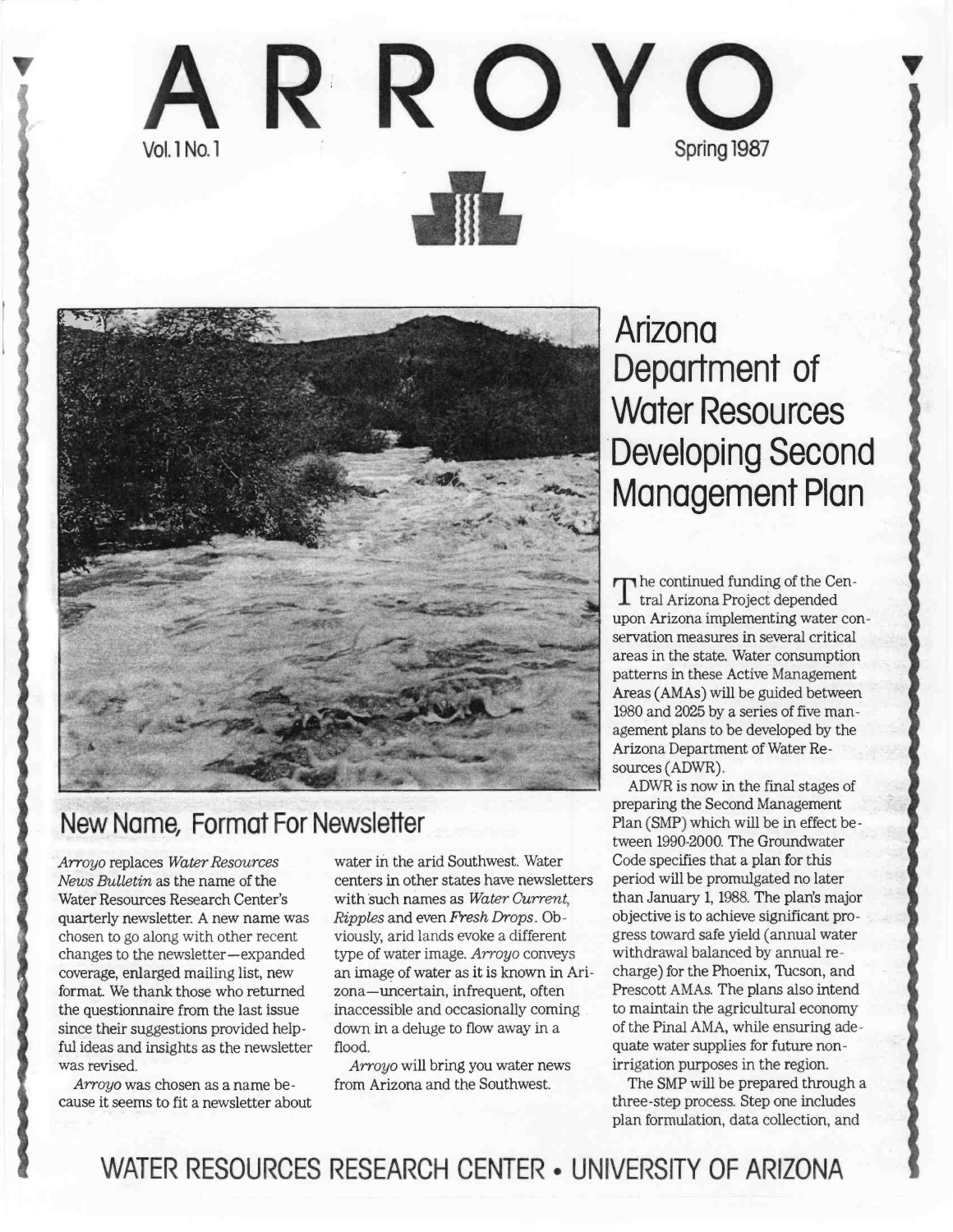development of baseline studies of agricultural, municipal, and industrial water use patterns. Step two will concentrate on developing conservation requirements for each use sector, and identifying conservation requirements for distribution systems. Also during step two, the ADWR will examine water augmentation options, including incentives for artificial groundwater recharge. Finally, during this phase, ADWR, in cooperation with the Arizona Department of Health Services (and subsequenty, the Arizona Department of Environmental Quality), will develop strategies to assess groundwater qúality in the AMAs. The ADWR will prepare the actual plan document in step three.

A series of planning committees and subcommittees have been developed to guide the plan preparation process. A Steering Committee (which includes the ADWR's Chief Deputy Director, Chief Counsel, Deputy Directors of Engineering, Adjudication, and Administration and Water Management, as well as the four AMA Directors) is responsible to oversee the process to ensure that plans are consistent with legal requirements of the Groundwater Code and ADWR goals. A Plan Development Committee has also been formed to review work plans from five technical subcommittees; to identify issues needing resolution; and to coordinate the planning process. The five technical subcommittees (concerned with agriculture, municipal and industrial uses, water resources, augmentation and reuse, and water quality) were developed to prepare the work programs for the SMP.

The five technical subcommittees have made substantial progress developing the work program elements. The Agricultural Conservation subcommittee has determined potentials for using effluent; determined conservation requirements for irrigation district distribution systems; developed and reviewed crop water requirements; identified characteristics of alternative irrigation systems; and determined areas of similar farming conditions and developed maximum conservation goals for each.

The Municipal and Industrial subcommittee has collected water use data from large providers; identified alternative methods to achieve conservation; determined conservation potentials for each provider; and begun to develop programs to achieve conservation.

The Water Augmentation and Reuse sub committee has developed a priority listing of augmentation sources for further study. Also, for each identified source, the subcommittee has conducted a literature search; collected data on water availability; and identified potentials for direct use and/or water storage. The subcommittee has also begun an analysis of management strategies.

The Water Resources subcommittee has developed baseline water budgets and has begun to develop scenariogenerating strategies to identify the effects of various management alternatives on future water supplies.

Finally, the Water Quality subcommittee is conducting a joint ADWR/ ADHS assessment of existing water quality. In addition, this subcommittee is examining ADWR's statutory authority under the Groundwater Code to identify the most effective ways for the department to integrate water quality considerations into the developing SMP.

Prelimirary draft documents from the five technical subcommittees are anticipated to be completed by the end of July, 1987. These draft documents will then be reviewed by the Steering Committee, the Groundwater Users Advisory Councils (which are fivemember boards created by the Groundwater Code to make recommendations on management programs and policies, and to provide comment and guidance to the AMA directors in the development of the management plans), and other public advisory bodies. The final draft of the Second Management Plan will be completed by October 1, 1987, and will be subject to review in formal public hearings to be held in each of the four AMAs during November. The Second Management Plan will then be promulgated on January 1, 1988.  $\blacktriangledown$ 





### ADWR Chief Outlines Plans, Progress

Alan P. Kleinman, director of the Arizona Department of Water Resources, contributed the invited comment. Dr. Kleinman, who took over as director in February, is a resource economist with 25 years of experience working with water resource issues in the West.

Growing up on a Mesa, Arizona, dairy farm I had the opportunity to learn firsthand the critical role water supply problems play in economic survival. As a resource economist for the past 25 years, I have worked on water supply issues throughout the West. Now, as director of the Arizona Department of Water Resources, I face the challenging task of helping to ensure a dependable water supply for future generations. Luckily, the department has a very professional, dedicated staff to assist me in this task.

Arizona's major water problem is the imbalance between the water consumed and the dependable supply. We currently rely on groundwater for over 60 pecent of our water supply. Arizonans annually consume approx imately 2 million acre-feet more groundwater than is replenished by nature.

Arizona's water future will be more secure if we reduce mining of our groundwater supplies and reserve them for times of emergency, such as a prolonged drought. Many factors will contribute to our success in elin. mating groundwater overdraft, including completion of the Central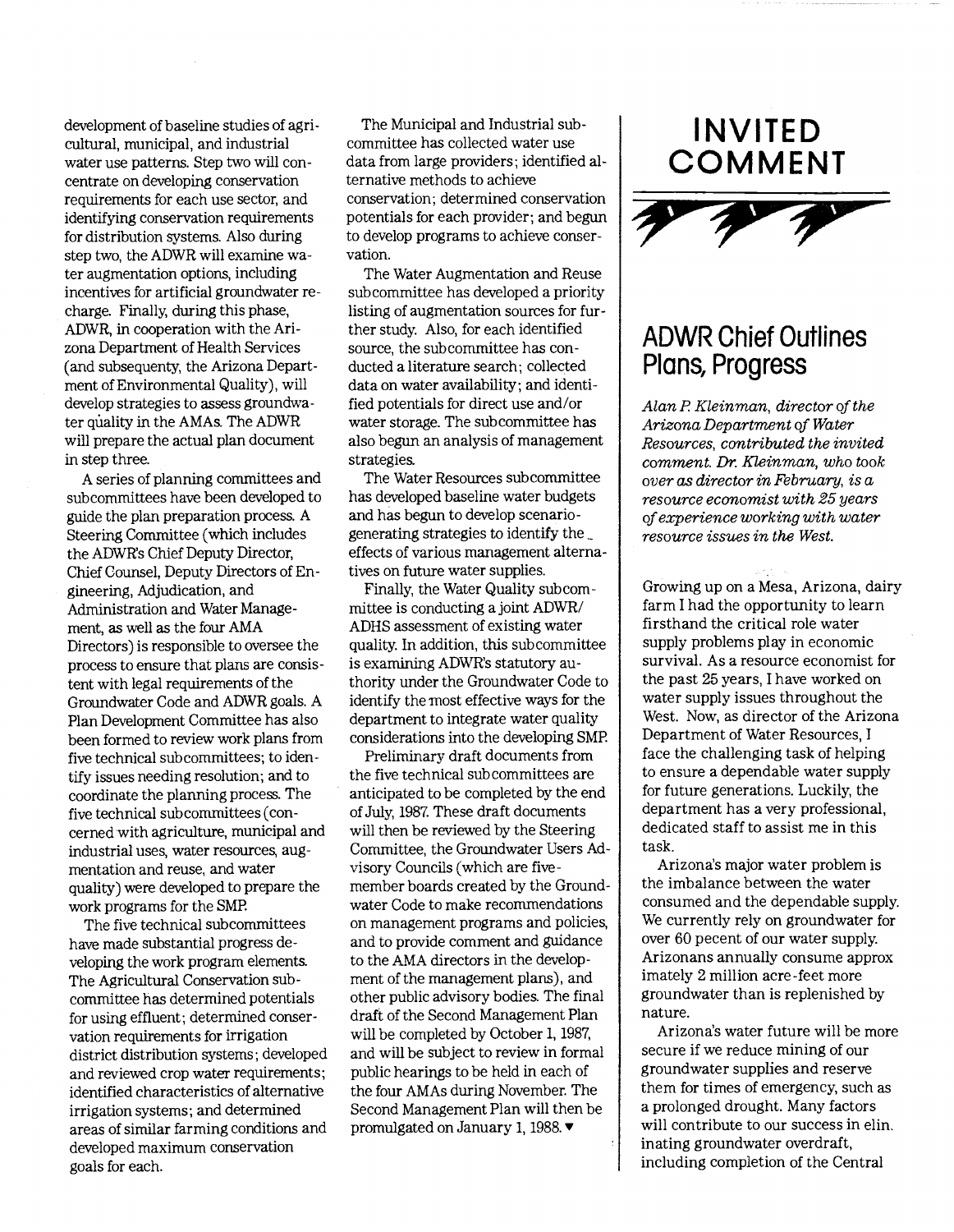Arizona Project, implementation of the 1980 Groundwater Management Code, encouraging groundwater re-

arge, and increasing our water supplies through effluent use, weather modification utilizing stormwater runoff and watershed management.

The Central Arizona Project will be a tremendous help in solving our groundwater overdraft problem. The estimated long-term CAP water supply is  $1.2$  million acre-feet annually  $$ approximately two- thirds of the current rate of overdraft in central Arizona. The Department of Water Resources will continue to be a strong supporter of CAP and Plan 6 features of the project. I'd also like to expedite use of our full CAP water allocation. Arizona should be recharging as much CAP water as possible while we are waiting for municipal treatment plants and agricultural distribution systems to be completed.

Arizona is fortunate to have the most comprehensive groundwater law \*\* the nation. One of the primary

als of the Groundwater Code is to control the severe overdraft of groundwater currently taking place in many parts of the state.

The department's staff has done an excellent job of implementing the Groundwater Code over the last six and one -half years. Groundwater rights have been quantified; the first management plans have been adopted; work is well underway on the second management plans; and our enforcement program is in full swing.

January 1, 1987, was the compliance date for the first mandatory conservation requirements in the Tucson, Phoenix and Prescott Active Management Areas. The department will be able to verify compliance when the 1987 pumpage reports are submitted.

During this legislative session (1987) two bills were introduced in the Arizona Legislature (S.B. 1452

H. B. 2309) that would signifitantly impact the Groundwater Code. The department is opposed to most of the provisions of these bills, and I tes tified so at a Joint Legislative Hearing. The Groundwater Code is not perfect, and each year the department supports legislation that fine-tunes the Code. However, as director of the Department of Water Resources, I could never support legislation that severely hampers the state's ability to achieve safe yield.

While the Code strives to reduce groundwater use, the department is also assessing the potential for increasing Arizona's water supplies. Watershed management, weather modification, utilization of stormwater run-off and effluent use are all being studied.

During the 1986 legislative session new groundwater recharge legislation was passed. Under this legislation the department is responsible for issuing permits, site inspection and record keeping for two types of projects. Re charge Projects are designed to replenish groundwater aquifers, with no specific withdrawal rights for proj ect sponsors. Storage and Recovery Projects store surplus water for future withdrawal by the project operator.

In addition to these activities the department will also resume some long-range planning efforts. At the request of Governor Mecham we are working on a 50-year plan which will project future water supplies and demands.

As you can see, many efforts are continuing to ensure that Arizona has a plentiful water supply for future generations.  $\blacktriangledown$ 



Aztec glyph of dry, sandy riverbed.

## LEGISLATIVE NEWS



The new federal Water Quality Act became law on Feb. 4, 1987, not, however, before confronting some obstacles. The 99th Congress unanimously passed clean water legislation, but it was pocket-vetoed by the president. A new congress passed the same bill, and it again met with a presidential veto. Congress then overrode the veto.

The new legislation amends and reauthorizes the Clean Water Act of 1972 (PL 92-500) which controls water pollution by establishing limits to wastewater discharges into lakes and streams. The 1987 amendments, however, also set up new initiatives, including a program to control pollution from non-point sources. This means rainfall runoff from farm and urban areas, construction, forestry and mming sites and other diffuse or non-point sources will now be controled to limit pollution. Many see this as a needed new emphasis to the act which previously focused on pollution from point sources; i. e., distinct sources such as industrial or municipal facilities.

Non-point sources of pollution are emerging as a major concern since pollution from point sources is being reduced through regulatory actions. As a result, pollution from non-point sources now contribute a larger proportion to the natiorìs water quality problem. Estimates indicate that as much as 50 percent of the US. polluted water comes from non-point sources.

Arizona's non-point pollution comes from various sources. Agricultural runoff includes salts and nutrients from fertilizers as well as pesticides. Areas heavily grazed by cattle also contribute non-point pollution. Mining and industrial sites are believed to be sources of non-point pollution. Also,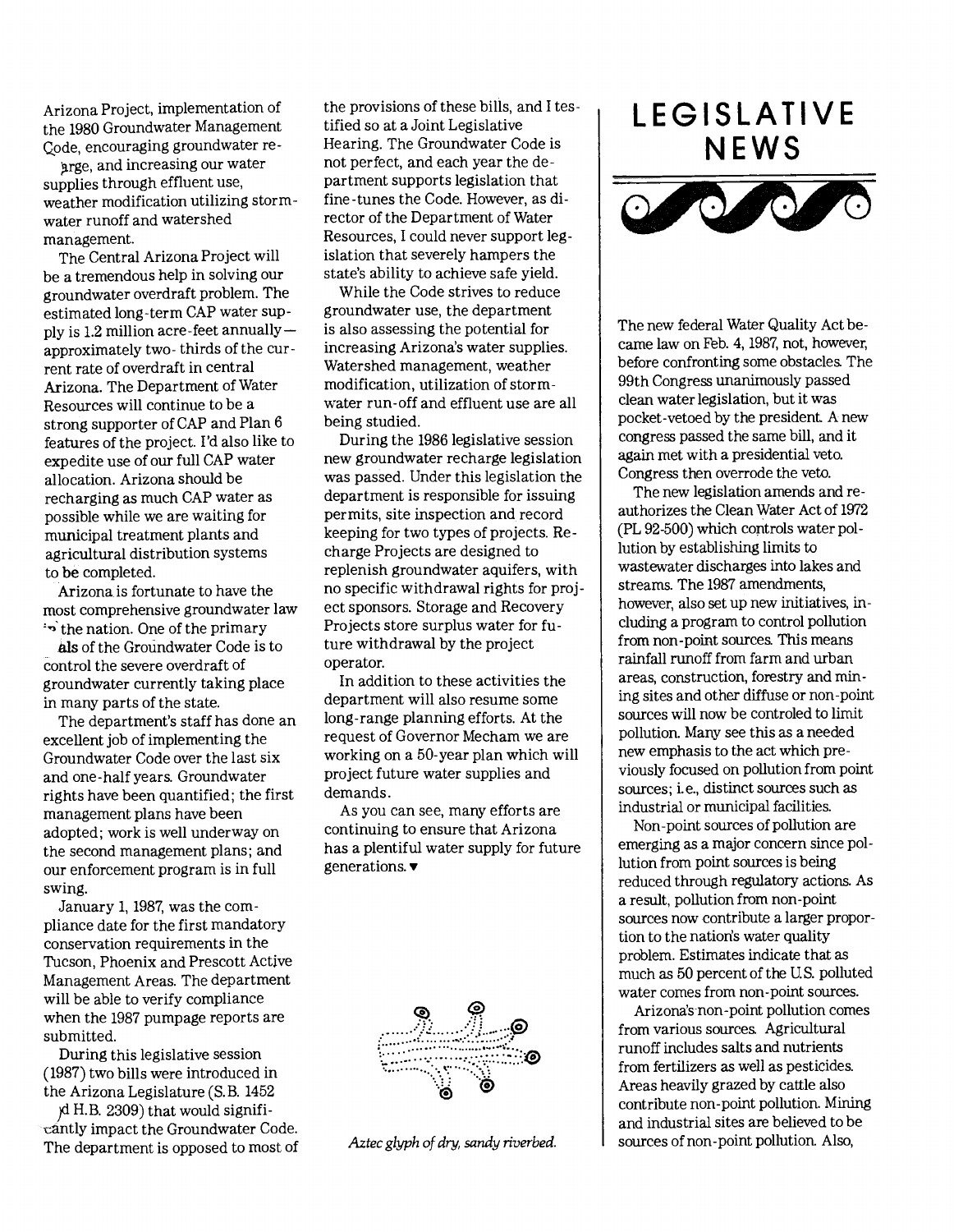Arizona's limited surface water attracts intensive recreational use; the many boaters, swimmers and other visitors who visit Oak Creek Canyon, Lake Powell and the Chain of Lakes along the Salt River are sources of non-point pollution.

The 1987 amendments contain the following provìsions to control nonpoint sources of pollution:

Within 18 months each state is required to submit a program for managing its non-point-source pollution to the Environmental Protection Agency for approval.

EPA will approve or disapprove programs within 180 days. States whose programs are disapproved will be notified of changes needed to gain approval. EPA will draw up programs within 30 months fór states that do not submit plans. Also, local agencies can draw up their own programs with EPA assistance.

EPA is authorized to provide grants of up to 37.5 percent of the total cost to states to implement approved nonpoint source management programs.

EPA is authorized to make similar grants to states having approved plans to carry out groundwater quality protection projects with a federal share of up to 33.3 percent of the total cost.

Although applauding the emphasis on non-point sources of pollution, some critics fault certain aspects of the act. Some complain that the amendments do not call for mandatory controls on non-point sources; instead, states are directed to conduct planning studies to look into such controls. Others are disappointed that a statutory program is not set up that would record early results to determine later progress.

Arizona is ahead of the federal government and most other states in its concern with non-point sources of poilution. The state's Environmental Quality Act, which became effective last summer, establishes authority for control of pollution from non- point sources. ADHS is now working to draw up EQA regulations. Final regulations on non-point-source pollution are expected to satisfy EPA's requirement that states have a program to control this threat to water quality.  $\blacktriangledown$ 



Each issue of Arroyo presents brief descriptions of water research projects relevant to Arizona. Presented in this issue are abstracts of some of the papers presented in the hydrology section at the 31st annual meeting of the Arizona-Nevada Academy of Science on April 18, at Northern Arizona University. The complete proceedings will be published this summer and will be available from the Arizona Section, American Water Resources Association, 845 North Park Avenue, Tucson, AZ 85719, c/o Dale Wright.

#### Simulating the Impacts of Fire: A Hydrologic Component

Peter F. Ffolliott William O. Rasmussen D. Phillip Guertin University of Arizona Tucson, AZ 85721

To aid land managers in estimating the impacts of fire on ponderosa pine forest ecosystems, a computer simulation model has been developed to obtain estimates of benefits and losses after a fire on vegetative components, wildlife components, and hydrologic components. Regarding the hydrologic components, annual streamflow and changes in water quality, if any, are estimated through analyses of time-trend response functions. For simulation purposes, the time-trend response functions are translated into an index of benefits or losses by initially determining streams of annual ratio values. The technique also converts the flows of benefits or losses (that is, the streams of annual ratios) to annuities, or equal annual returns from the resource. While annuities are normally thought of in terms of dollars, the concept is equally applicable to nonmonetary flows such as annual streamflow and changes in water quality.

#### Predicting Solar Radiation From Cloud Cover For Snowmelt Modeling

Douglas P. McAda and Peter E Ffolliott University of Arizona Tucson, AZ 85721

Much of the water in Arizona originates as snowmelt runoff. Improvement of techniques to predict the amount and timing of snowmelt runoff may increase the efficiency by which this water can be used. To improve the prediction techniques, efforts have been made to model snowmeit processes through computer simulation. Most snowmelt models require measurement of solar radiation, a primary source of energy for snowmelt. Unfortunately, direct measurement of solar radiation is not routinely available. To estimate solar radiation from readily available information, equations have been developed to predict daily direct and diffuse solar radiation from knowledge of opaque and transparent cloud cover. Through use of these equations, a watershed manager. can apply snowmelt computer simulas tion models to areas without direct measurement of solar radiation by using daily cloud cover information obtained by on-site observations.

#### Flood Routing in Broad Ephemeral Stream Channels

Carl Unkrich Hebert Osborn Agricultural Research Service United States Department of Agriculture Tucson, AZ

Flood modeling in broad, sandy channels is complicated by the presence of transient, meandering sub channels. A simple functional relationship between flow rate and channel cross- section geometry was incorporated into an existing computer model (KINERSO). Both the original and altered versions were used to route seven flows betwee. measuring stations (Walnut Gulch, Ar zona). The bed abstraction component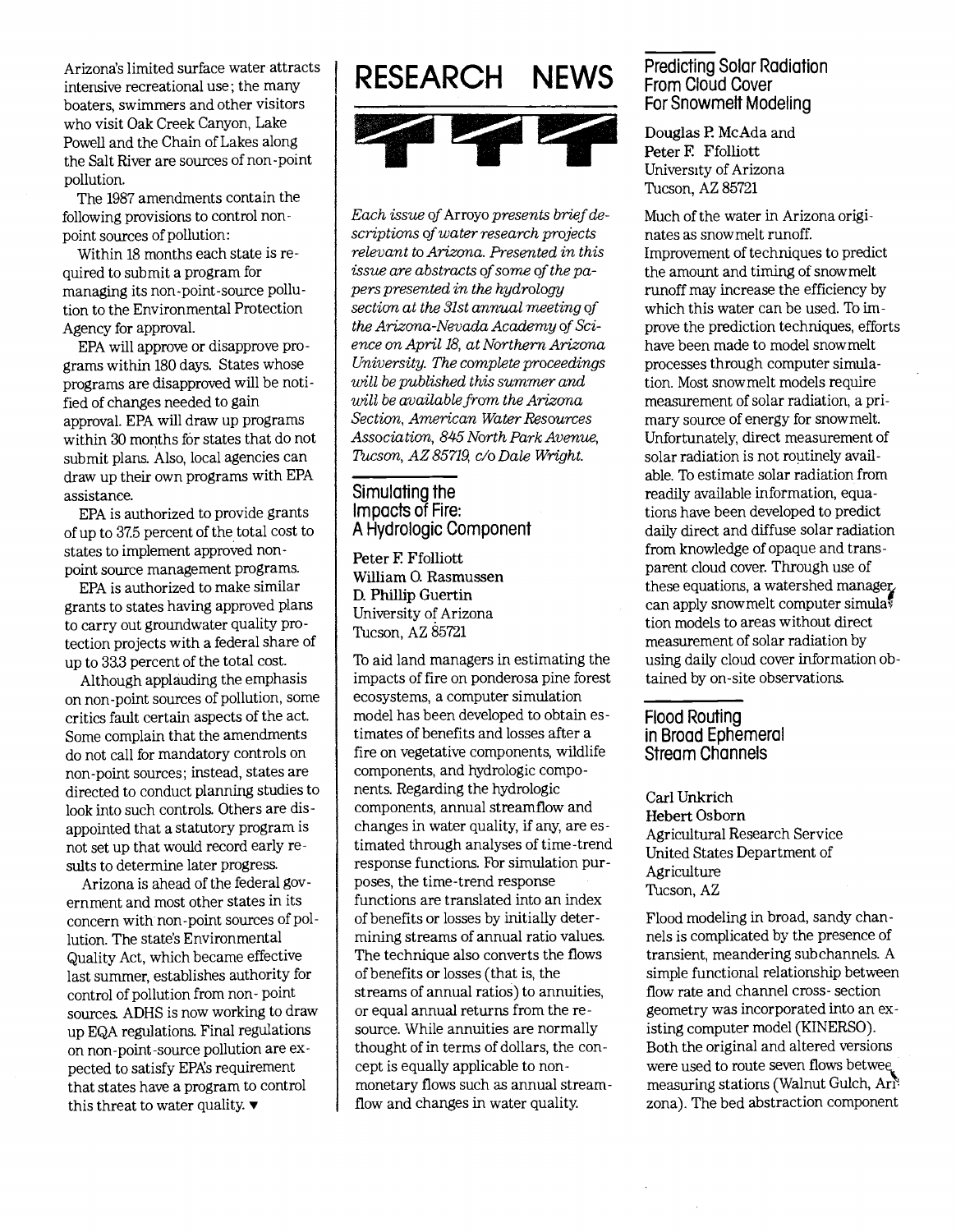was adjusted to match simulated and observed peak flow rates. Simulated and observed total flow volumes were compared. The altered model reduced the error in volume by an average of 35 percent. Perhaps more significant, the optimal bed abstractions were much more reasonable.

#### Analysis of

Natural Ground-Water Level Variations for Aquifer Conceptualization

Richard Nevulis Ross Wolford Donald R. Davis Soroosh Sorooshian University of Arizona Tucson, AZ 85721

Statistical evaluations of time-series groundwater data can be used to infer groundwater flow concepts. Advantages of such passive methods of analysis may include relative simplicity, low cost, and avoidance of disturbances typically associated with stress testing of aquifers. In this analysis, selected statistical methods were used to draw inferences on the characteristics of an aquifer within the Columbia River basalts in the Pasco Basin of south-central Washington. This information will be used in developing a conceptual model of groundwater flow and in the planning of future hydrologic field investigations.

Among the types of conceptual information derived from statistical methods are time-series relationships between the basalt aquifer and the Columbia River and the probable roles of structural deformations (primarily anticlinal folding) for providing impediments to lateral groundwater movement. Hydrographs recorded in observation wells straddling a known subsurface hydrologic barrier transverse to the Cold Creek Syncline were correlated to determine the effectiveness of the barrier in isolating hydraulic stresses. The conceptualizations derived from statistical analyses were, in several cases, able to be combared with interpretations derived on

the bases of subsequent stress responses.

#### A Seasonal Analysis of Colorado River Flows Through the Grand Canyon, Arizona, 1914-1984

Charles C Avery Stanley S. Beus S. W. Carothers Northern Arizona University Flagstaff, AZ 86011

Seasonal and periodic variations in Colorado River flows through the Grand Canyon regulate the biological/ riparian communities that have become established in the area. Fluctuating flows also have a marked effect on the existing beaches formed as river terrace deposits in the Grand Canyon. Both the above features are considered critical resources to recreationists in the Grand Canyon. The timing and magnitude of reservoir releases as well as other aspects of river regulation are thus important considerations in recreational resource management and in total systems management of the Colorado River.

Glen Canyon Dam has controlled flows through Grand Canyon since 1962; this study presents monthly statistical data for both pre- and postdam periods and demonstrates the relation of the 1983, 1984 high water releases to the historic record.

#### Water Quality of the Upper San Pedro Basin, Arizona

Oralynn T. Self Arizona State University Tempe, AZ 85281

Due to rapid population growth, quality of the limited water resources of the Upper San Pedro Basin (USPB) in southeast Arizona has become a major concern. Available data shows water quality is generally good except for several localized problems. An area near St. David is now on the EPA's superfund priority list. High nitrate concentrations make surface and groundwater unpalatable and potentially harmful to infants younger than three months old. Coliform concentrations are the most frequently violated state surface water quality standard in the USPB. Probable sources include oc-

casional releases of raw sewage from a wastewater treatment plant in Naco, Mexico; runoff from grazing land; leaky septic tanks; and ineffective sewage treatment plants. Reports indicate continuing occasional minor releases of acidic, heavy metal polluted water from the Cananea mine operations in Mexica Several major mine water releases occurred during the 1970s that seriously affected water quality of the San Pedro River killing all aquatic life along 60 miles of its length. Other USPB water quality issues include mine waste spills and leaks, rainwater contamination by smelter emissions, spills of hazardous material in transport, and potential contamination from pesticide applications, landfills, and underground storage tanks.

#### A Risk Analysis Approach to Groundwater Quality Management in the Upper Santa Cruz Basin

T Richardson, Donald Davis University of Arizona Tucson, AZ 85721

Potential groundwater contaminant sources in the upper Santa Cruz basin that pose risks to human health indude copper mines, irrigated agriculture, and urban wastewater. Analysis of these risks provides useful information for comparing groundwater quality management alternatives. Alternatives include preventing the input of contaminants at their sources, preventing migration of contaminants in groundwater to withdrawal points, and removal of contaminants at the points of groundwater withdrawal. The framework for risk analysis is composed of hazard identification, hazard evaluation, risk evaluation, and identification of risk response alternatives. Potential contaminants identified range from inorganic ions to complex organic molecules. Hazards have been evaluated in terms of fate of potential contaminants in the environment and their toxicity. Risks to groundwater quality and human health in time and space are described with the use of a groundwater contaminant transport model. Because information for the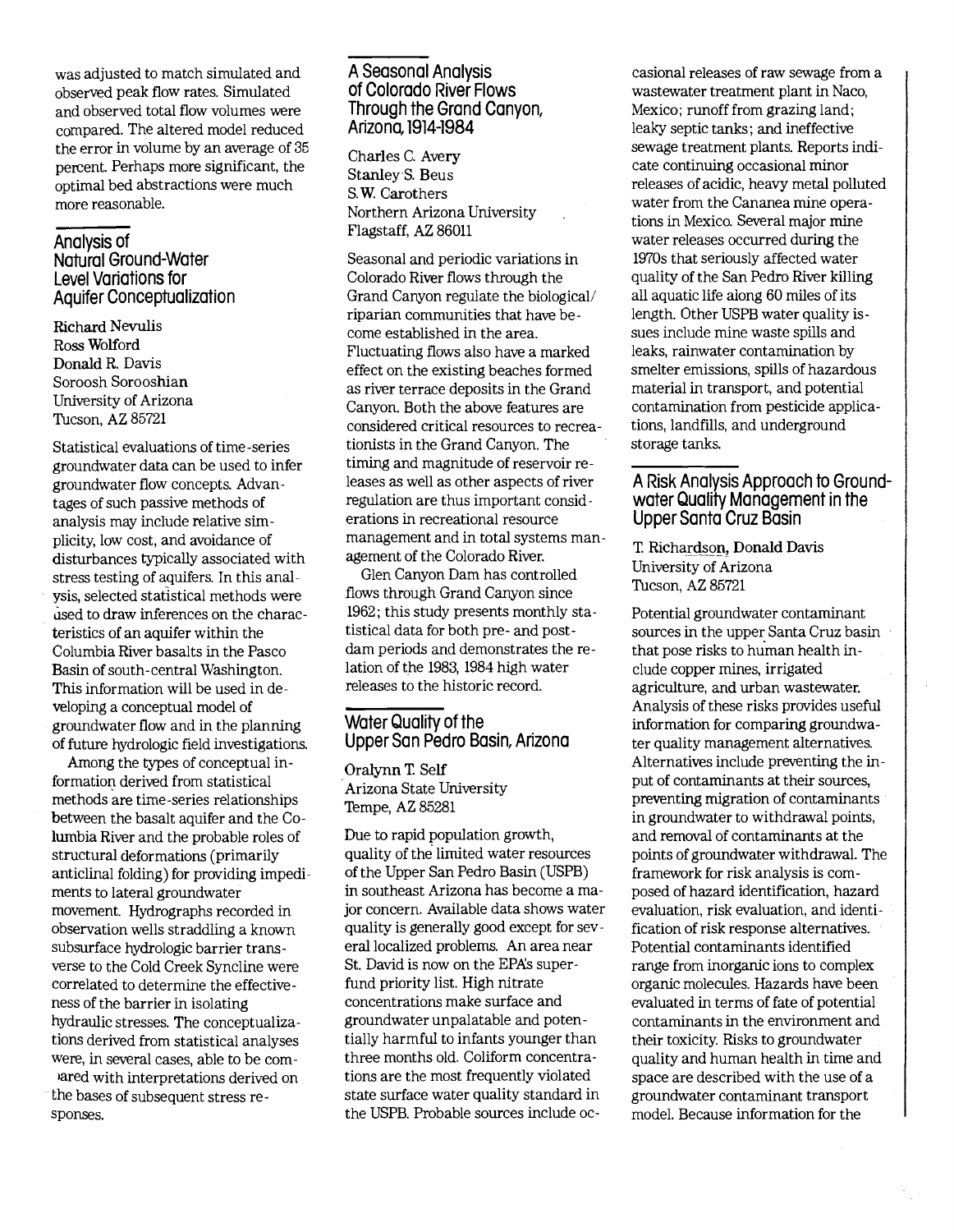analysis is incomplete, the evaluation of risks is not without uncertainties. Major uncertainties remain in data on contaminant concentrations and toxicology of contaminants.

# RESOURCES AND **INFORMATION**

Arroyo will feature in each issue a resource or source of information of interest to people concerned with water issues. The intent is to inform readers of the varied water-related resources and information sources available to both professionals involved with water projects and to the generai public. This issue features state government agencies that are involved with water-Arizona Departments of Water Resources and Health Services and the Arizona State Land Department.

Arizona Department of Water Resources 99 East Virginia Phoenix, AZ (602) 255-1550

The following water resources data are available from ADWR:

The Groundwater Site Inventory  $(Gw15)$ GHSTIs a computerized data base with information on over 30,000 wells and springs in Arizona. Available information includes well location, construction, depth, ownership, water devels and limited water quality measurements. For information, contact ADWR's Hydrology Division, (602) 255-1586, extension 21.

DWR's Operations Division has  $1542$ computerized information about the following: 1) all registered wells; 2) cities, towns and private water companies providing water; 3) irrigation districts; 4) grandfathered groundwater rights; 5) Groundwater Withdrawal Permits issued since 1980; 6) water usage and rights in Irrigation NonExpansion Areas; and 7) surface water rights. For information, contact ADWR's Operations Division, (602) 255-1581.

Written reports are available from ADWR's Basic Data Section, (602) 255-1543. The "Hydrologic Map Series" is produced by the Basic Data Section and is available for a small fee. The USGS "Water Resource Investigation" series is available at no charge.

Arizona Department of Health Services Division of Environmental Health Services 2005 North Central Phoenix, AZ 85004 (602) 257-2306

The Arizona Department of Health Services' Division of Environmental Health Services is concerned with the administration and regulation of state water quality programs and can provide the following information: the regulations and statutes concerning wastewater, water pollution and hazardous waste; annual reports that summarize the activities of hazardous waste, drinking water and water pollution compliance programs; engineering reports on. drinking water, wastewater and septic tank systems; and various reports from studies on surface and groundwater quality. ADHS maintains a bibliography of technical and research reports on environmental topics which is to be updated quarterly.

Also, ADHS particìpates in the STORET national water database. The STORET system contains a comprehensive base of water quality data, in addition to an expanding coverage of data on soils, water discharge rates, groundwater and other topics. Data retrievals can be made in a variety of formats. For information regarding details of data retrieval, call 1-800-424-9067 and ask for STORET User Assistance.

Arizona State Land Department 1624 West Adams Phoenix, AZ 85007 (602) 255-4629

The Arizona State Land Department

administers about 9.8 million acres of state trust lands for the benefit of the common schools and numerous other beneficiaries. Since water resources are a valuable product of state lands, ASLD collects and processes a considerable amount of water-related information derived from water sales, adjudication, and the documentation of groundwater use. Sale of water from state lands through a bidding process necessitates appraisals based on data regarding water quantity, location and use. Also, the continuing process of adjudication of surface-water rights in Arizona's major river basins involves the ongoing collection of surface-water data. This data is entered into the ASLD 's natural resource database. Call (602) 255-4061 to inquire about the database.  $\blacktriangledown$ 

## PUBLICATIONS



#### The Magnificent Experiment: Building the Salt River Reclamation Project byKarenL. Smith

This book details an extended case study of water resources planning and management in an arid environment. It examines the cooperative and conflicting relationships between individuals and institutions that culminated in the creation of the Salt River Project. The University of Arizona Press, 1615 East Speedway, Tucson, AZ 85719. \$22.50.

Issues With Risks by Harald Hiessi and Marvin Waterstone

This issue paper is published by the Arizona Water Information Center. The publication provides a general but practically- oriented examination of the complicated issues which underlie decision-making in risky situations. The booklet is the first of a series with

Bill Remik Kathara dos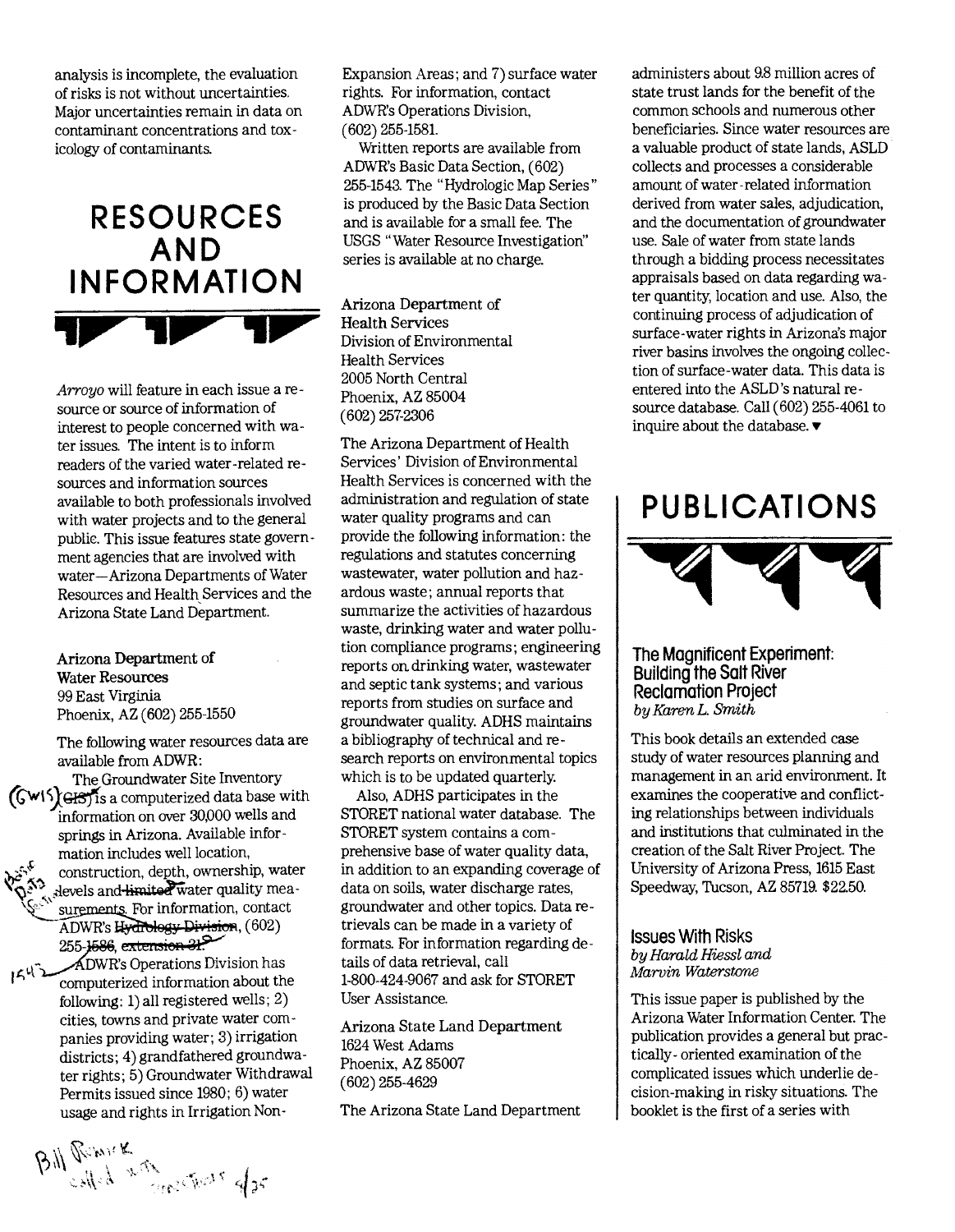other papers to follow addressing more specific water-related risk situations. The series is designed for professionals *hose work requires an understanding* of risk analysis.

To purchase this publication, write to: Librarian, Arizona Water Information Center, Geology 318, University of Arizona, Tucson, AZ 85721. (602) 621-1648. \$4.

## **Government Publications**

Distribution and Movement of Trichloroethytene in Ground Water in the Tucson Area, Arizona Water-Resources Investigations Report 86-4313

This report states that TCE groundwater contamination in the Tucson Airport area encompasses about five square miles of aquifer surface area. Also, most of the TCE contamination is in the uppermost 100 feet of the ¿roundwater flow system because a clay layer restricts the downward movement of groundwater and TCE.

Copies are available for inspection at U S. Geological Survey offices and can be purchased from the US. Geological Survey, Books and Open-File Reports Section, Building 810, Federal Center, Box 25425, Denver, CO 80225. Microfiche \$4.75; paper copy \$11.00.

#### Potential for Aquifer Compaction, Land Subsidence, and Earth Fissures in the Tucson Basin, Arizona Open-File Report 86-482

.<br>Geografia

Aquifer compaction and land subsidence are occurring in the Tucson basin as a result of groundwater pumping. This report indicates that the magnitudes of measured compaction and subsidence are small at present, but may increase substantially in the future if groundwater levels continue to decline.

Copies are available for inspection at U.S. Geological Survey offices and will be published at a later date as US.

#### Geological Survey Hydrologic Investigations Atlas. Hydrologic Map Series Report Number 12

This report contains maps showing groundwäter conditions in the West Salt River Valley, East Salt River Valley, Lake Pleasant, Carefree and Fountain Hills Sub-basins of the Phoenix Active Management Area.

The report can be obtained for a small fee from the Arizona Department of Water Resources, 99 East Virginia, Phoenix, AZ 85004; or call (602) 255-1543.

## Proceedings

#### And Lands: Today and Tomorrow

Described as an international research and development conference, this meeting was held in Tucson October 20-25, 1985. The proceedings contain papers by more than 130 arid lands scientists covering a broad range of topics on critical arid lands issues, including desert ecology, irrigation and water management, small-scale water management and water policy.

Expected publication date is summer, 1987. The volume can be ordered from: Publications, Office of Arid Lands Studies, University of Arizona, 845 North Park Avenue, Tucson, Arizona 85719(602) 621-1955. US. price, \$70. (Arizona residents add 5% sales  $tax, $3.50.)$ 



#### Water Markets and Transfers: Arizona Issues and Challenges

These proceedings are from a syrnposium organized by the Arizona Section of the American Water Resources Association and cosponsored by the Arizona Hydrological Society. The symposium was held in Tucson on November 7, 1986.

To order this volume and other AWRA publications, contact: Ms. Dale Wright, Office of Arid Lands Studies, College of Agriculture, University of Arizona, 845 N. Park Ave., Tucson, AZ 85719. (602) 621-1955. \$12.

# **CONFERENCES** AND<br>SEMINARS



## Call For Papers

#### Regional Conference on Water Marketing

October 8-9, University of Denver, CO

Topics include an overview of current market activities and issues; practical perspectives from water managers, appraisers, attorneys and irrigators; a review of the expanding government role and the public interest; and assessment of future trends.

For additional ihformation about submitting papers, contact: Steven J. Shupe, Watershed West, P.O. Box 8854, Santa Fe, NM 85704; (505) 983-9637.

## **Meetings**

#### International Symposium on Design of Hydraulic Structures

August 24-27, Fort Collins, Colorado

The major objective of the symposium is to collect and motivate creative, theoretical, and practical approaches to the design of hydraulic structures.

For additional information contact: Department of Civil Engineering, Room 203, Weber Building, Colorado State University, Fort Collins, CO 80523 (303) 491-5753.